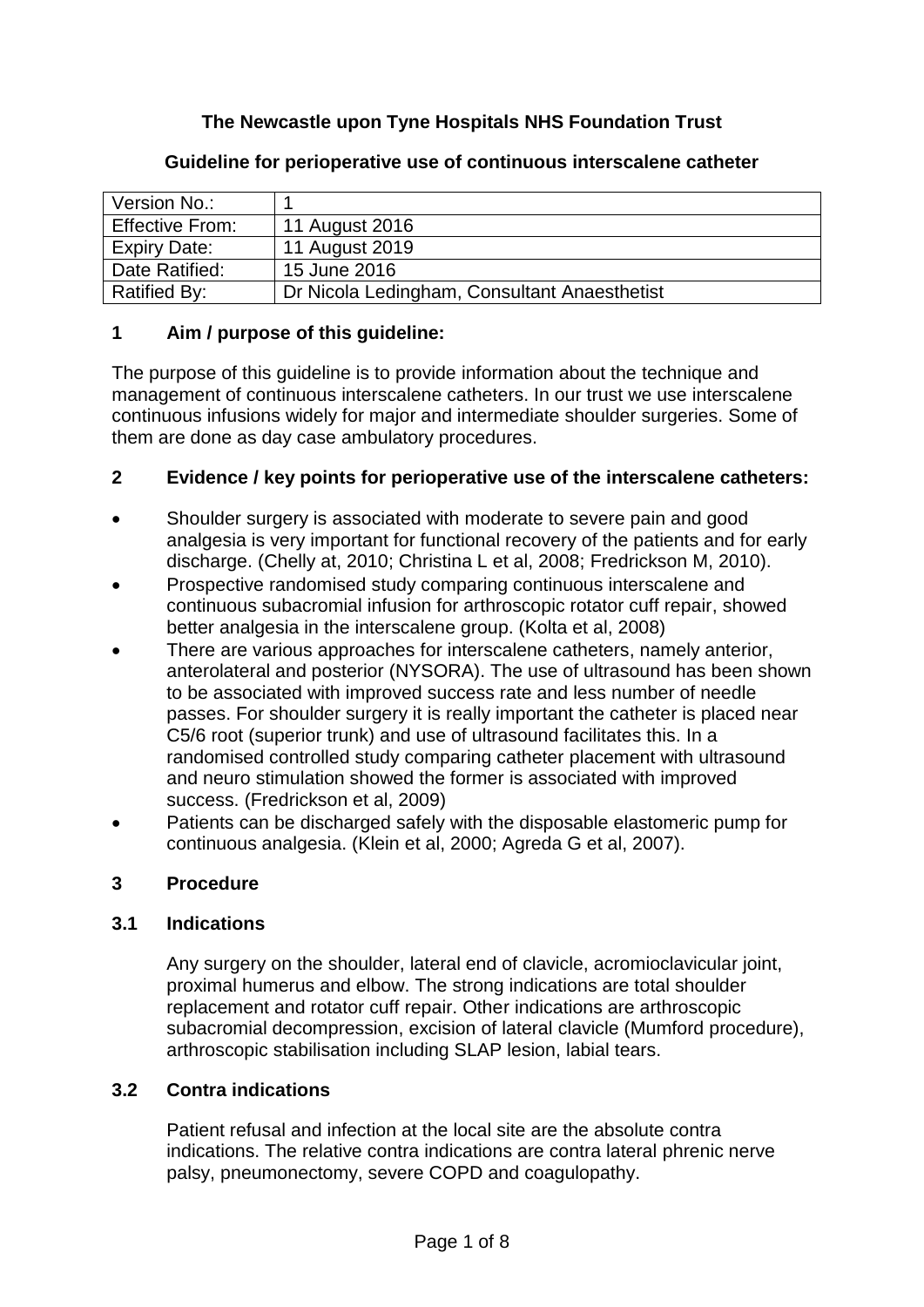# **3.3 Anatomical considerations**

Brachial plexus that supplies the upper limb is formed from the anterior primary rami of lower 4 cervical and 1<sup>st</sup> thoracic spinal nerves. The components of the plexus include roots, trunks, divisions, cords and the terminal branches. The interscalene approach to the brachial plexus is at the level of the roots / trunk at the level of cricoid cartilage corresponding to the C6/7 vertebra where the roots are wedged between the scalene muscles. These appear as hypoechoic structures between the scalene muscles. The catheter placement for the shoulder surgery is aimed at the level of c5/6 which is achieved by the anterolateral approach.

#### **3.4 Preoperative assessment and consent:**

The patients planned for the elective orthopaedic procedures are preassessed few weeks before the procedure and information leaflets are given about the interscalene nerve catheters. The anaesthetist performing the block must ensure the patient receives full information about the procedure side effects, potential complications and how to take care of the blocked arm.

### **3.5 Set Up:**

- High resolution (10-15Hz) linear probe
- Sonolong Echo facet tip 50mm 19 G needle and catheter kit
- Medical cyanoacrylate (e.g. dermabond)
- Catheter anchoring device (lockit)
- Tincture benzoin
- Clear dressing
- Others drapes, sterile gloves, gown and chlorhexidine 0.5%

#### **3.6 Technique**

- Patient is checked and consent is verified. Standard monitoring is commenced and intravenous access is obtained.
- Position the patient supine or semi sitting with head facing away from the side to be blocked. It is often easier to perform the procedure standing behind the patient at the head end. It is important all equipment is prepared in advance as any small movement will easily dislodge the needle.
- STOP before block is performed.
- The scanning technique is a trace back technique from distal to proximal.
- The needle insertion may be in-plane or out of plane. In the in plane technique, it is important to visualise the whole length of the needle when advancing. The out of plane technique is preferred for the placement of nerve catheter.
- The needle is advanced by hydro dissection with 0.5–1ml of local anaesthetic to open the fascial plane. The local anaesthetic should spread anterior and posterior to the nerve structures and surround them as doughnut shaped hypo echoic areas. Inject up to 10ml of local anaesthetic to distend the interscalene grove to facilitate advancement of catheter.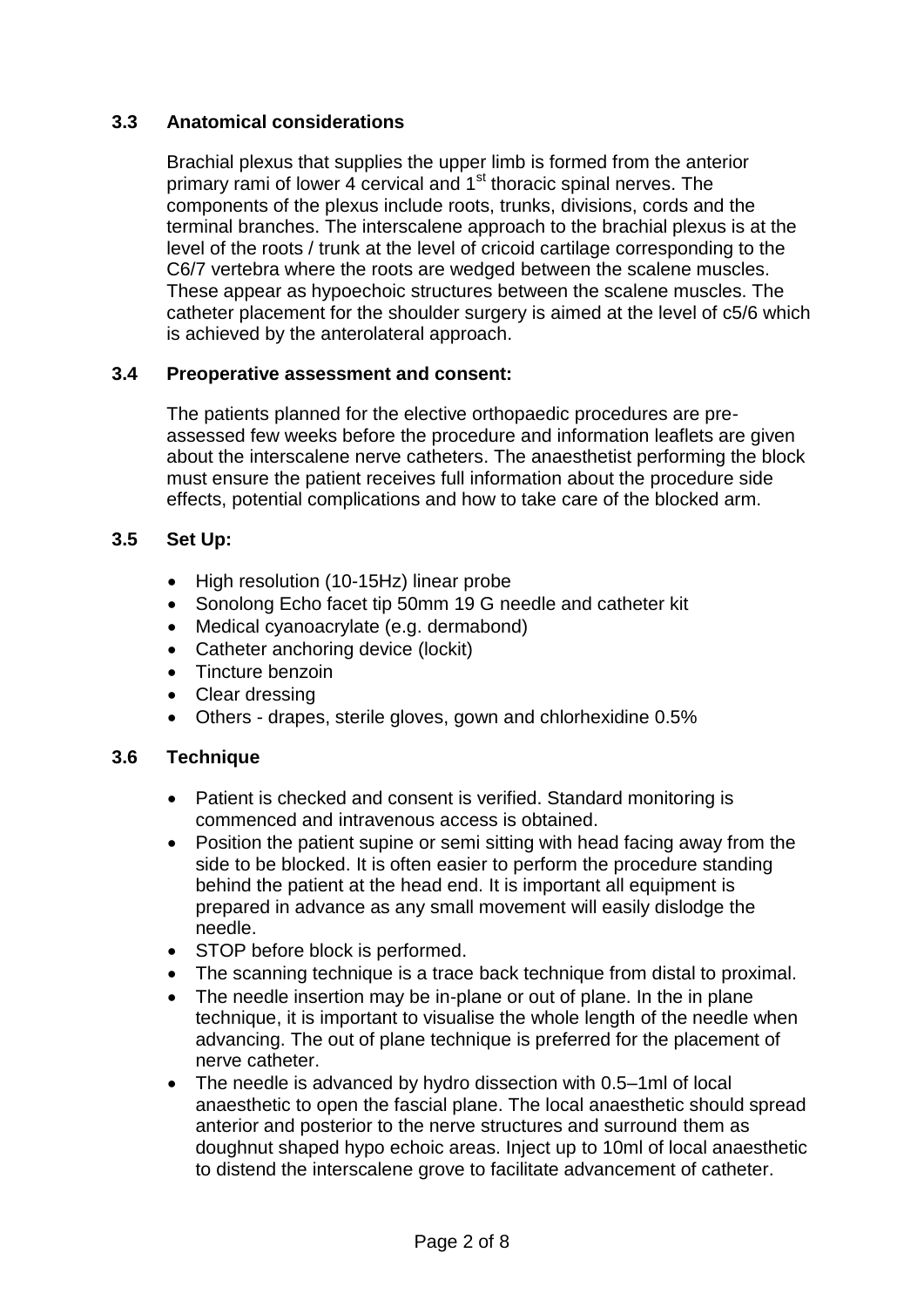- The catheter is advanced at least 3 5cm beyond the tip of needle and the needle is carefully withdrawn as the catheter can easily dislodge being superficial.
- Dermabond is applied to the skin entry site to aid secure the catheter and minimise LA leakage. Application of tincture to 2 cm radius of skin around the puncture site improves the Lockit skin adhesion. Secure with Lockit fixation device and apply the dressing over it.

### **3.7 Side effects**

- Ipsilateral hemi diaphragm paresis
- Hoarseness of voice secondary to involvement of recurrent laryngeal nerve
- Horner's syndrome

### **3.8 Complications**

- Central neuraxial blockade
- Injection into vertebral artery
- Intraneural injection and permanent nerve damage,
- Pneumothorax
- Bleeding and infection
- Local anaesthetic systemic toxicity.

### **3.9 Setting up the infusion and the local anaesthetic regimen**

- We use Easypump C-bloc which is a portable elastomeric pump with capacity of 400ml.
- The rate of infusion is usually set as 4-6 ml/hr. The local anaesthetic used is 0.25% levobupivicaine.
- The infusion is clearly prescribed in the nerve catheter chart for the ward and details should be entered in the nerve catheter database..
- The anaesthetic nurse fills the pump and checks with the anaesthetist in charge of the block before starting the infusion. The pump usually lasts for 72 – 96 hours depending on the rate of infusion.
- **Warning:** These pumps have no alarms or indicators to suggest that they are empty.

# **4 Monitoring and management in the ward**

- The patients are monitored every 15 minutes in recovery, hourly for 4 hours in the ward and then 4 hourly after until the infusion is discontinued.
- The HR, Respiratory rate, BP, sedation score using a sedation scale 0- 3, pains score using the standard numerical scale (0- 10) are recorded hourly for 4 hours and then 4 hourly until the infusion is discontinued. Any signs of local anaesthetic toxicity are also looked for regularly and similarly recorded in the observation chart. The catheter site is checked regularly for any signs of leakage.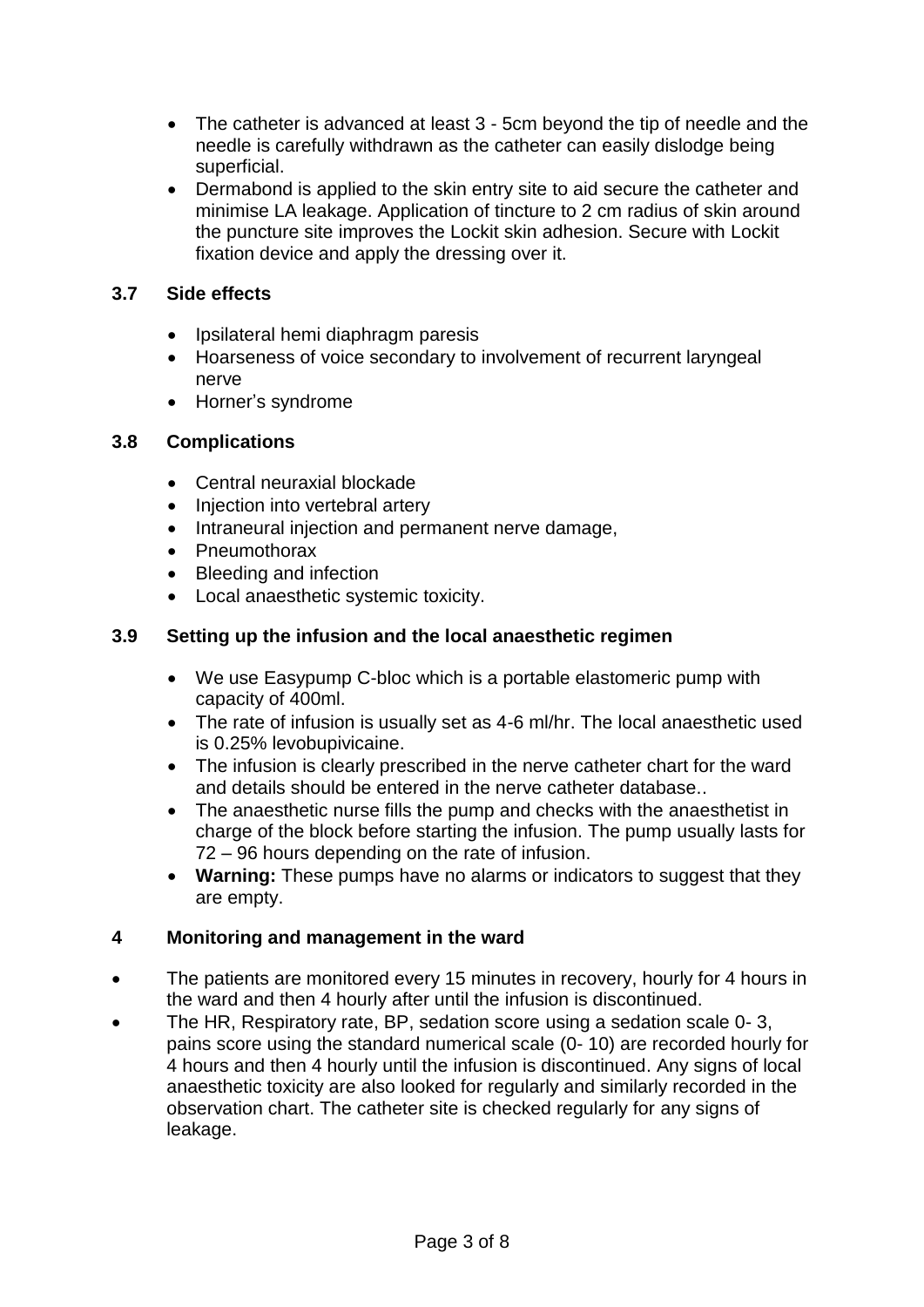- Patients with continuous interscalene catheters are monitored by the qualified nurses in the ward who have had training in looking after patients with peripheral nerve block catheters.
- The acute pain team review the patients daily until the infusions are discontinued or the patient is discharged.
- Acute pain team or (PINC) anaesthetist on call during out of hours to be contacted if there is any problem e.g. pain scores > 4, dense motor blockade or reduced hand and finger function.
- **Top up**: Bolus of the interscalene catheter can be performed in the ward. It can only be done by the anaesthetist with experience in continuous interscalene technique or Acute Pain nurse. Patients are monitored for at least 30 minutes after the top up for any signs of toxicity and efficacy of block.

# **5 Discharging patients**

- Some procedures are done as day case and patients can be discharged home with interscalene catheter provided they have understood the information and have somebody to care for them at home.
- Clear written instructions are given regarding breakthrough pain, limb protection, catheter site care, fluid leakage and when to contact hospital.
- The patients must also receive prescription for regular analgesics and oral opioids (Oramorph 10mg 4hourly as required for up to 72 hours) to take for breakthrough pain.
- The Orthopaedic sister visits the patients daily to review the patient for pain control, any symptoms of catheter migration, local anaesthetic toxicity and records them.

# **6 Discontinuing and removal of the catheter:**

The infusions are continued for 3-5 days depending on the severity of pain and the procedure. The catheter can be removed by the nursing staff in the ward or by the Orthopaedic sister who visits the patients who are discharged home. They must ensure the tip of catheter is seen after removal.

# **7 Roles and Responsibilities:**

- **7.1 Regional Anaesthesia Lead**: Accountable to the trust board to ensure compliance with the protocol in anaesthetic and surgical service.
- **7.2 Anaesthetic consultant** performing the procedure is responsible for discussing the use of technique with surgeon prior to the surgery, ensuring patient has received full explanation about the procedure including the benefits, side effects and potential **complications** and finally to prescribe clearly and connecting to the patient, informing acute pain team and making sure adequate staff are available to care for the patient in the ward.
- **7.3 Pain management team** for monitoring these patients by ensuring the staff are compliant with the policy and offering support and training to the staff in the wards which care patient with peripheral nerve catheters.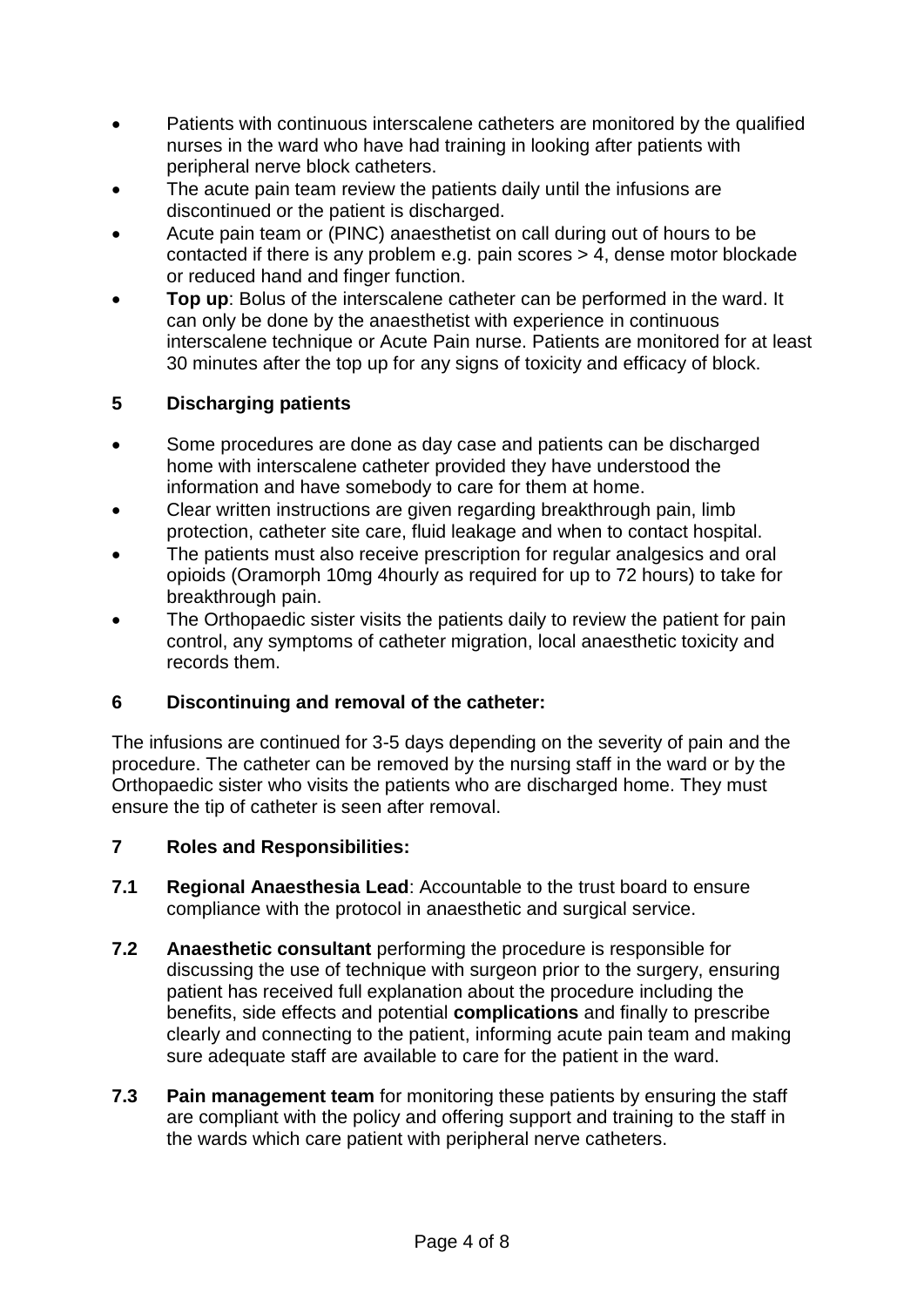- **7.4 Orthopaedic sister** is responsible for reviewing the patients who undergo day case procedures with continuous nerve catheters.
- **7.5 Pharmacy** for stocking the Local anaesthetic solutions and ensuring the storage of these separate from the iv fluids.
- **7.6 Wards**, for making sure the staff are familiar with the policy and regularly checking the stock of intralipid.

#### **8 References**

- 1. Continuous peripheral nerve blocks in acute pain management, J.E Chelly at el. BJA 2010, Volume 105, issue suppl 1, 186-196.
- 2. Interscalene brachial plexus block with a continuous catheter insertion system and a disposable infusion pump, Klein et al. Anaes and analg 2000, Vol 91, issue 6, 1473-1478.
- 3. Interscalene brachial plexus block, NYSORA, New york school of regional anaesthesia.
- 4. Analgesia for arthroscopic shoulder surgery: A comparison between subacromial and interscalene levobupicavaine, Kolta et al, RAPM 2008, 33(5), e 81.
- 5. Anaesthesia for shoulder surgery, Christina L et al, Contin Educ Anaesth Crit care and pain 2008, Vol 8, issue 6, 193-198.
- 6. Analgesic effectiveness of continuous versus single injection interscalene block for minor arthroscopic shoulder surgery, Friedrickson Michell, RAPM 2010 35(1), 28- 33.
- 7. Continuous interscalene block at home: why not? Agreda G et al, RAPM 2007 ,32(5); 55.
- 8. Prospective comparison of ultrasound guidance vs neuromodulation for interscalene catheter placement, Fredrickson et al, RAPM 2009; 34(6), 590- 594.

Authors: Dr Kavitha Manoharan, Dr Mritunjay Varma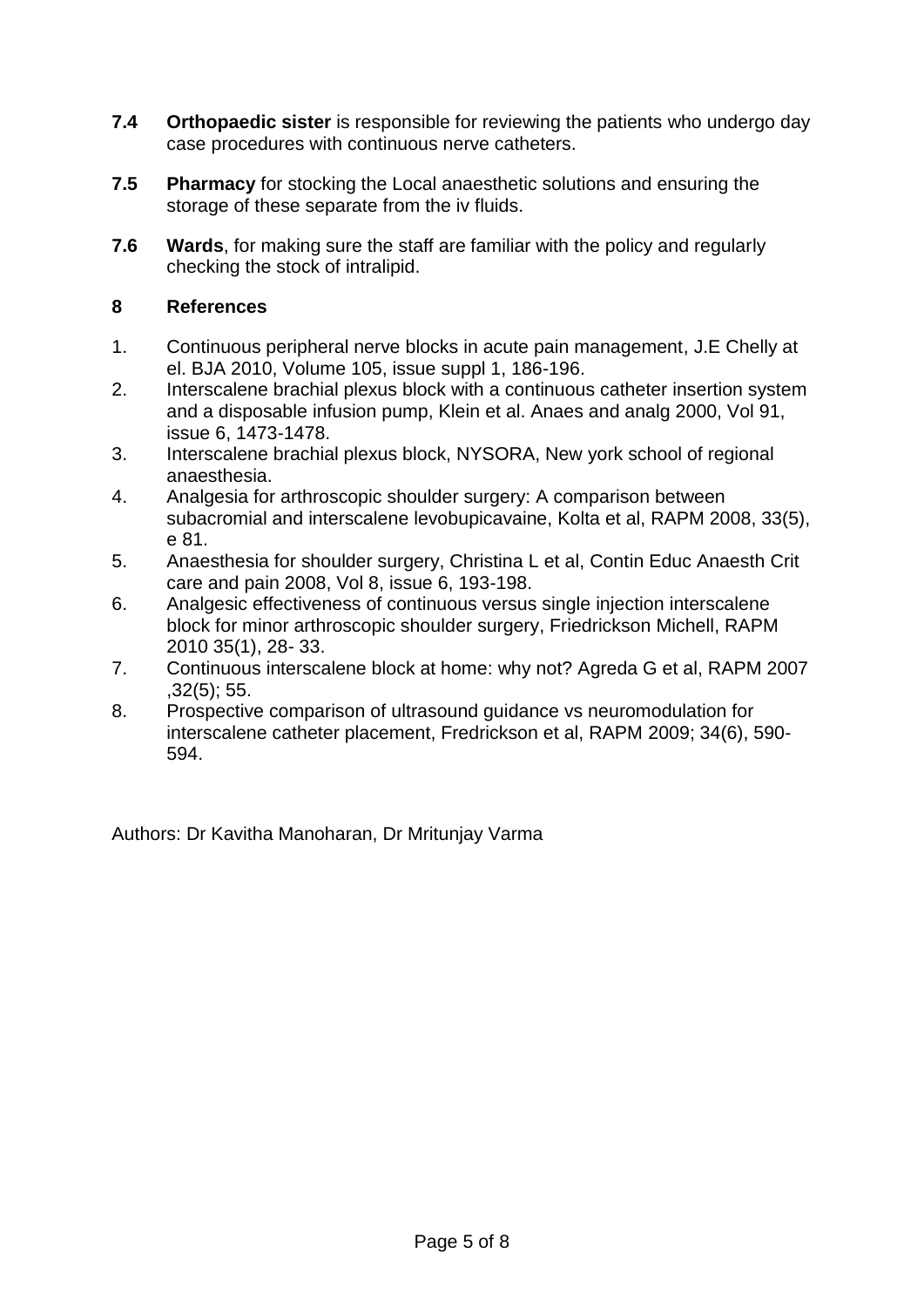# **Appendices**

### **1. Considerations in patients on anti-platelets and anticoagulants therapy:**

- 1.1 Spontaneous hematomas have been reported in patients who took anticoagulants. The hematomas occurred in patients with abnormal and normal coagulation status, and in patients who were given LMWH, ticlopidine and clopidogrel, warfarin, heparin, or a combination of the drugs**. (NYSORA)**
- 1.2 **AAGBI recommendations on Regional anaesthesia and patients with abnormalities of coagulation:** The risk of hematoma is highest with neuraxial blockade and the single shot interscalene falls in the middle, with catheter technique carrying slightly more risk than single shot. The same principle should apply whilst removing the catheter.
- 1.3 If peripheral nerve blocks are performed in the presence of anticoagulants, the anaesthetist must discuss the risks and benefits of the block with the patient and the surgeon, and follow the patient very closely after the block.

### **2. Nursing guidelines for Troubleshooting:**

2.1 **Inadequate analgesia**: If pain score >7 on any one occasion and >4 or more on two occasions or more, contact the acute pain team or PINC anaesthetist out of hours.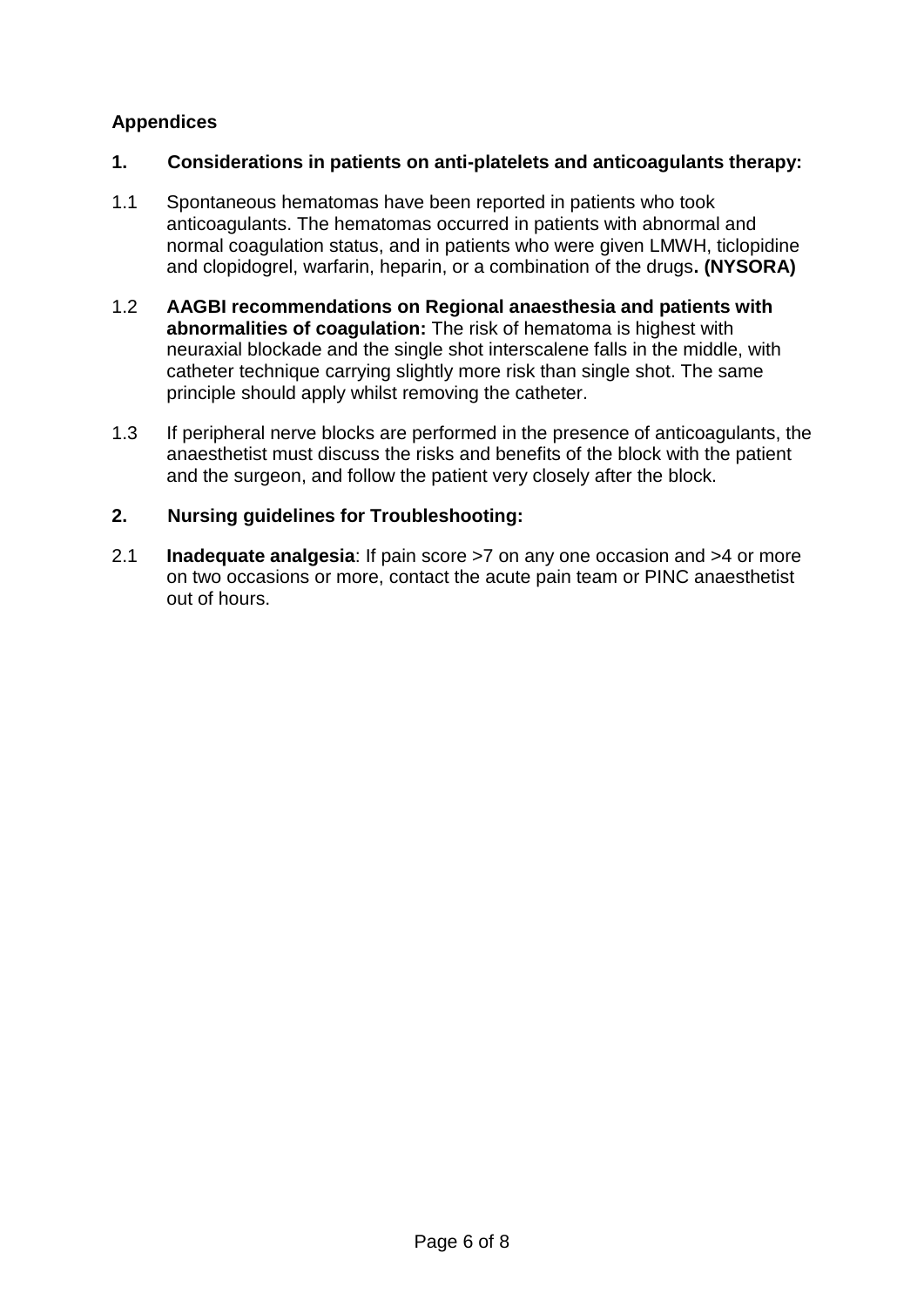